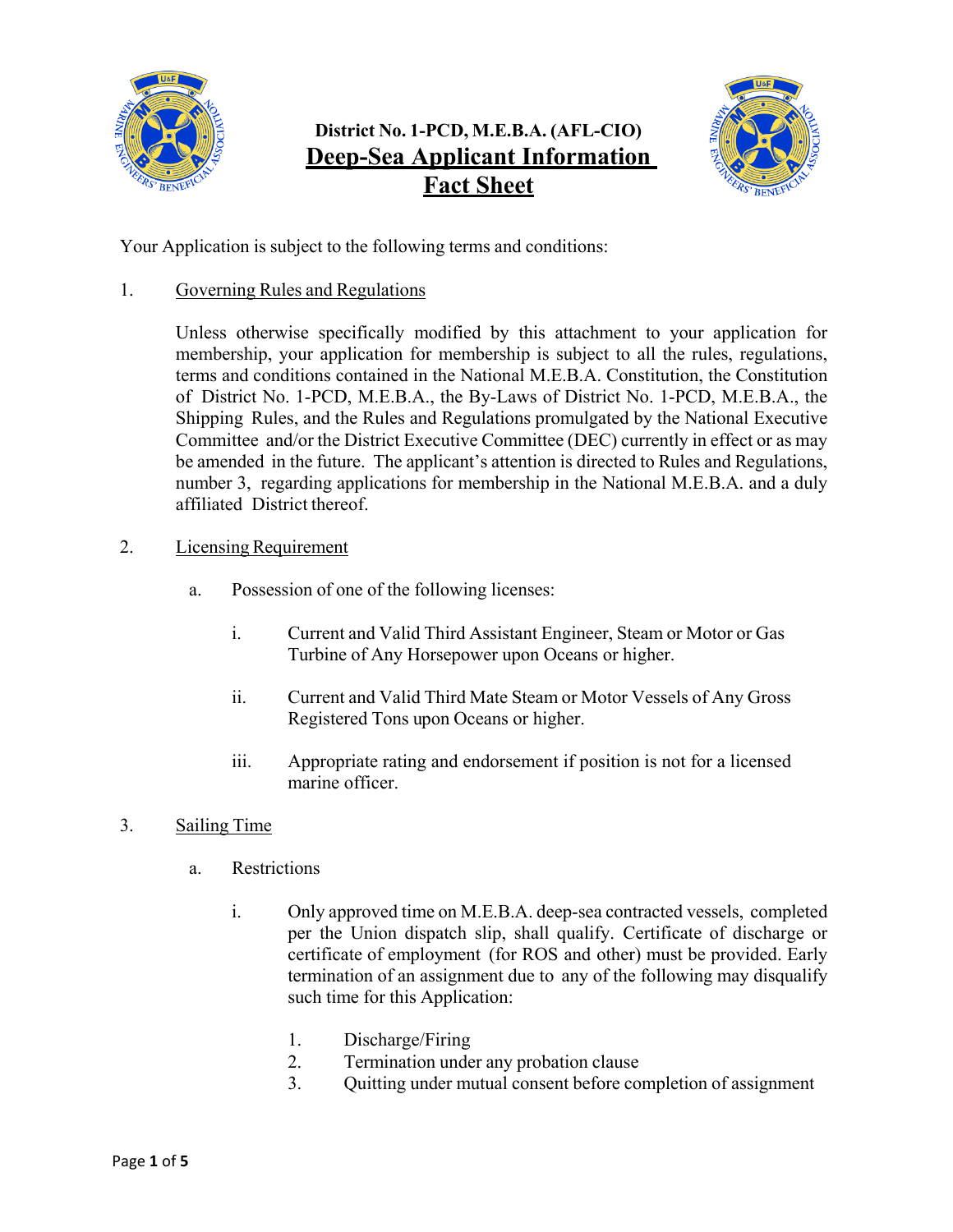- ii. For ROS vessels, Sailing Time shall accrue at the rate of five (5) days for every seven (7) days aboard the vessel. Total ROS time may not exceed one hundred and twenty (120) days credit toward completion of this Application in Section 9.
- iii. A combined total of thirty (30) days Sailing Time may be used towards the Sailing Time requirements for successfully completed assignments under the Steamship Authority contracts or any other non-deep-sea unit that participates in the M.E.B.A. Pension Plan, as well as time with federal government fleets (Navy, MSC, ACOE, NOAA), state government fleets and local government fleets, if the request is accompanied by the proper documentation.
- iv. Vacation time will not count as Sailing Time.
- v. Submission to the Union, within twelve (12) months of the date of the Application, proof of successful completion of sixty (60) days of licensed Sailing T ime on M.E.B.A. deep-sea contracted vessels subject to the same requirements and limitations above. Failure to complete this provision shall render this application null and void.
- vi. The Applicant must also submit within twelve (12) months of the date of Application, two (2) letters of recommendation from a Chief or  $1<sup>st</sup>$ Assistant Engineer for engineering applicants or from a Master or Chief Mate for deck applicants with whom they have sailed for at least sixty (60) days as a licensed officer under an M.E.B.A. contract after the effective Date of Application. Failure to complete this provision shall render this application null and void.
- b. Other Time

Except as provided for in Section  $3(a)(iii)$  above, time in any other non-deepsea bargaining units, port relief time and vacation time may not count.

The M.E.B.A. permits Sailing Time accrued by an Officer while onboard a Maritime Academy Training Vessel to count for Group Time. This applies only if the job for the Officer's position is procured through an M.E.B.A Union hall. Jobs requested by any Maritime Academy are posted at each of the Union halls. No more than 60 days of accrued Training Vessel Sailing Time can be counted for Group Time each calendar year. Group Time accrued by applicants through Training Vessel Sailing Time cannot be used toward membership eligibility as it is not covered employment.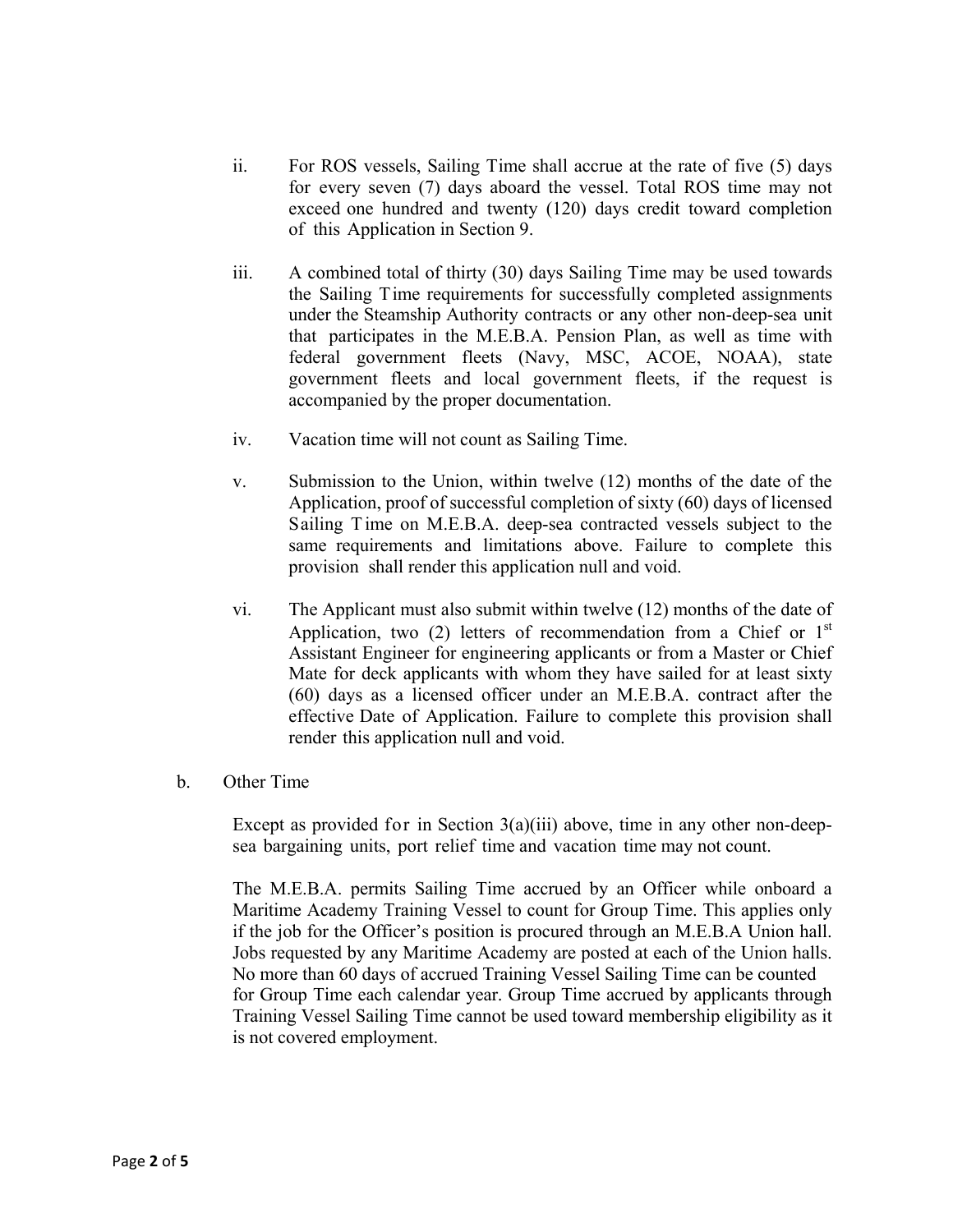## 4. Initiation Fee Agreement and Application Forms

You must sign an initiation fee agreement, complete the proper authorization and application for membership forms with all attached papers thereto. The application must be reviewed and witnessed by a Union representative of the District and filed with the District Headquarters for a District Investigating Committee (DIC) review.

#### 5. Service Charges

You agree to pay the regular service charge quarterly and in advance during the period of your applicant status and thereafter if elected into membership. The current quarterly service charge is \$150 dollars per calendar quarter and is subject to change. The current initiation fee is \$4,000 and its payment, etc., is covered in the Initiation Fee Agreement.

#### 6. Initial Payment of Service Charge

At the time you apply for membership, you must submit payment of one-quarter's service charge. The District in its discretion may reject your application making it null and void and without recourse. Your application for membership will then be null and void and notification will be mailed to you at your address of record. Service charge payments are not refundable.

# 7. Initial Status of Applicant

Upon acceptance of your authorization and application for membership, you will be classified as an applicant for membership under the District's deep-sea applicant for membership program.

# 8. Application for Group Seniority Card

In accordance with DEC policies and the Shipping Rules, your initial Group shipping status will be Group III. A Group Seniority Card will be issued to you at the time your applicant book is issued. An application for your applicant book and Group Seniority Card may be made at any M.E.B.A. Branch office.

The openings in Group II are filled by oldest date of application. To be admitted into Group II, when there are openings, you must have on file with M.E.B.A. Headquarters 150 days of Sailing Time (as defined in the Shipping Rules) from the date of this application. Group II to Group I is generally calculated by total Sailing Time when there are openings as determined by the District and without regard to date of application.

Any changes (including Group III to Group II and Group II to Group I) are governed by the Shipping Rules, which may be amended from time to time. All renewals of or changes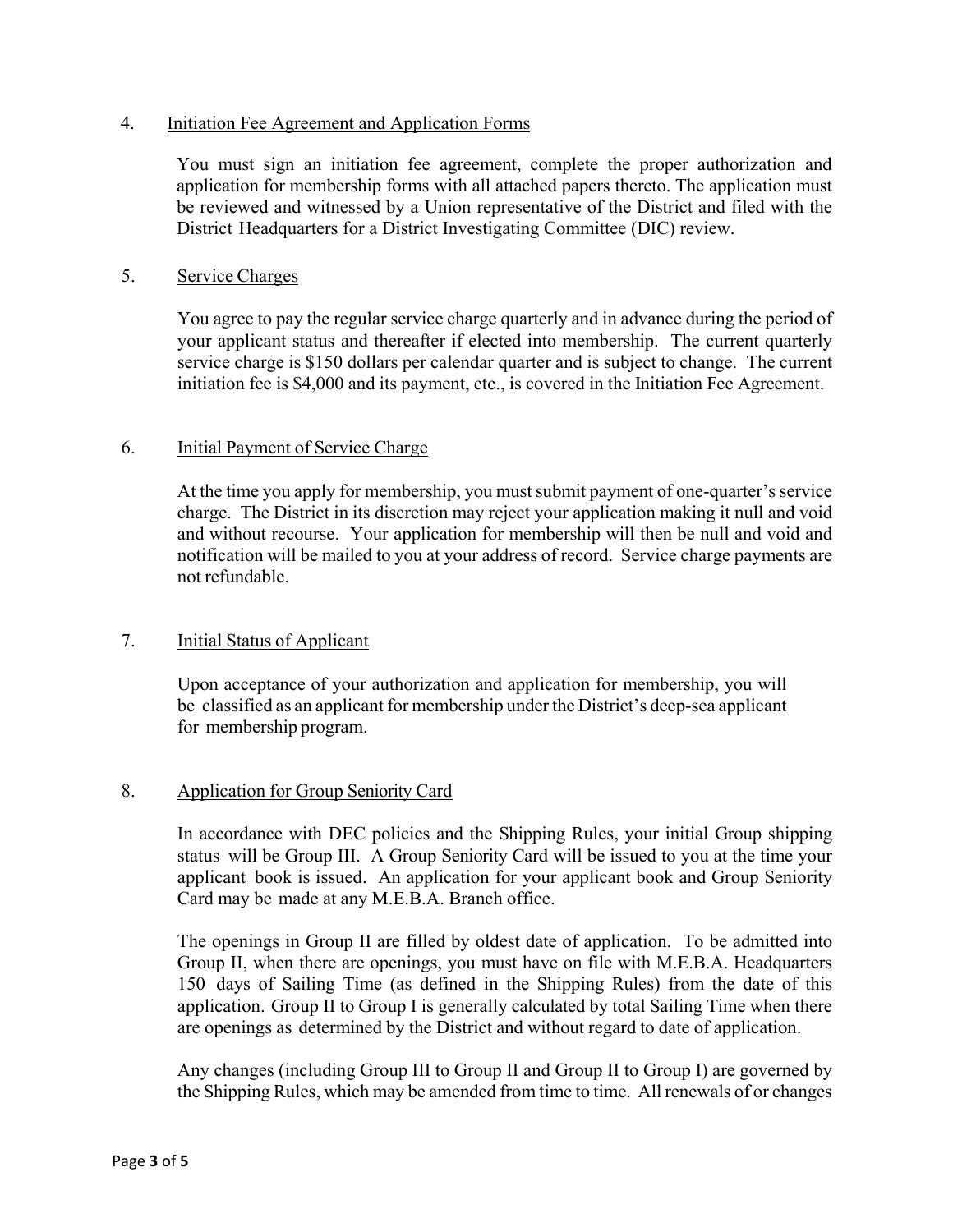in Group shipping status will be in accordance with the Shipping Rules and DEC policy in effect at the time of renewal or change.

Any application being denied and deemed null and void by the District shall also immediately result in the revocation of all Group shipping privileges.

## 9. Consideration for Membership

You must complete 200 days of Sailing Time after the date of application, not including vacation time, have your initiation fee paid and two letters of recommendation turned in to Headquarters. Only days completed per Section 3 shall qualify.

Initiation fees must be paid in full. Regular service charges to the District must be paid for a minimum of two (2) years (eight quarters). Any other requirements must be completed. You must verify this information and submit same to the DIC at M.E.B.A. Headquarters. The local Branch can assist you.

This will act as your request for a review of your application for membership. The DIC meets at least twice a year and your application for membership will be reviewed in turn a n d in accordance with the requirements contained in this fact sheet and further subject to all the requirements of all deep-sea applications for membership, unless modified herein. Any negative letters, letters not to recommend or facts contained in the file will be investigated and may delay the membership process or may result in your application being denied and being declared null and void.

The DIC will then issue a report with its recommendations to the membership to vote on at the regular monthly membership meeting, usually at the June and December meetings. If you are accepted by the membership as a member, you will then be advised of your acceptance and you may apply for your membership book.

#### 10. Failure to Complete Application Requirements

The stated purpose of this program is to obtain new members for the deep-sea bargaining unit. The Union therefore expects the applicant will complete all the requirements set forth in this program within five (5) years from the date of application and any failure to complete all the requirements will forfeit and void the authorization and application which was made by you for membership.

#### 11. Effective Date of Application

The Date of Application shall be the date upon which the completed application is submitted to a Union official to be reviewed and witnessed and filed with the District Headquarters for a District Investigating Committee (DIC) review.

For those individuals, who through an immediate need of the Union, are unable to complete the application before joining the M.E.B.A. contracted vessel may - with a